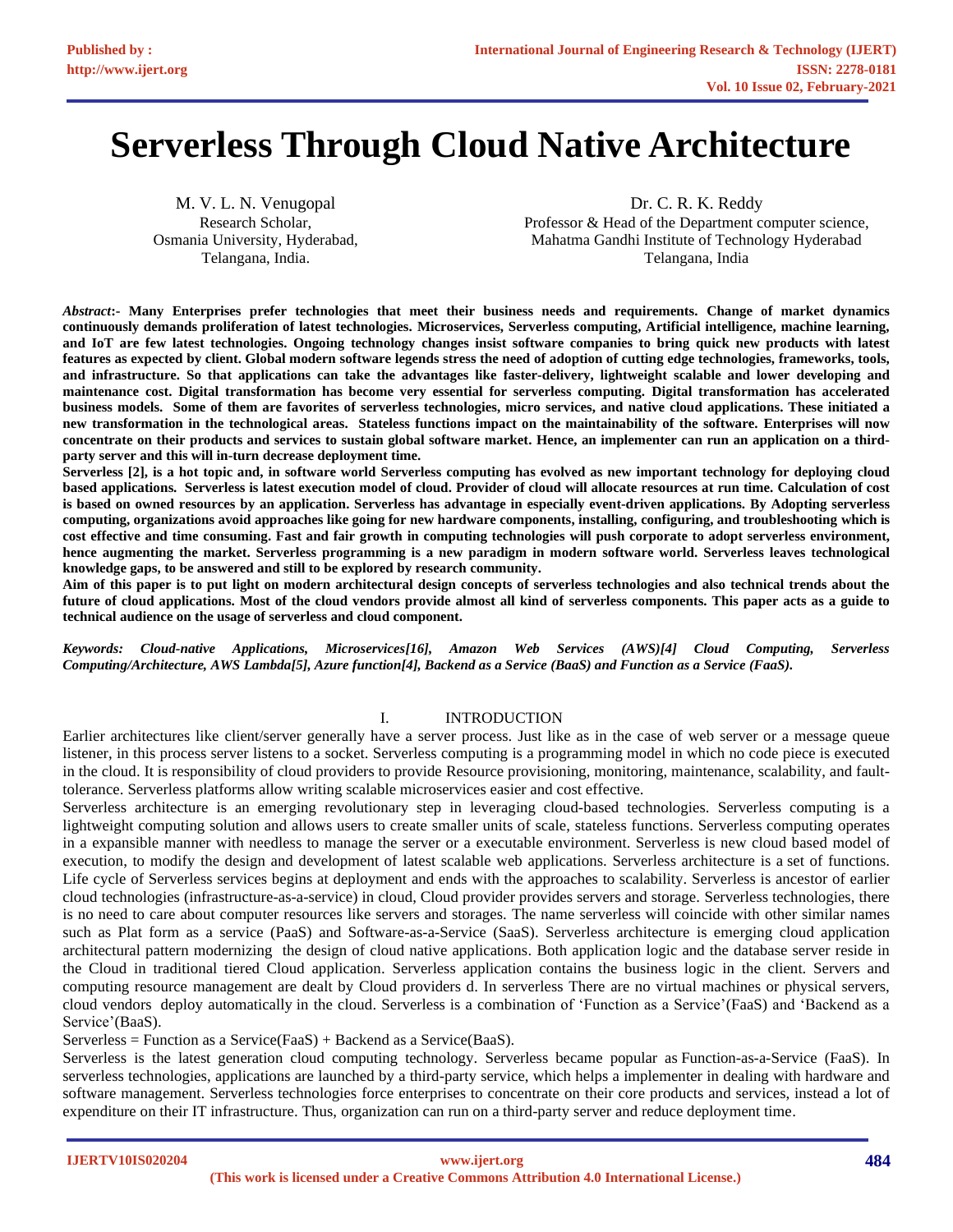Cloud Native Computing Foundation (CNCF) hosts important components of world wide technology infrastructure. The components of [Cloud Native Computing Foundation\(](https://www.cncf.io/)CNCF) are as shown in Figure1. CNCF makes the global top developers, end users, and vendors under one umbrella and runs the biggest open source developer conferences. The definition of Serverless computing as given b[y Cloud Native Computing Foundation](https://www.cncf.io/) (CNCF)[\[29\]](#page-12-1) is

**"Building and running applications that do not require server management It describes a finer-grained deployment model where applications, bundled as one or more functions, are uploaded to a platform and then executed, scaled, and billed in response to the exact demand needed at the moment."**

There are different layers in cloud-native architecture. These are pluggable layers based on the best tool that suits requirement. The following **Figure1**: **Cloud Native computing foundation (**CNCF) provides a simplified view of such architecture.



Figure 1: Cloud Native computing foundation (CNCF)

According to **Mike Roberts, "**Serverless architectures refer to applications that significantly depend on third-party services**."** The word "serverless" [\[1\]](#page-11-3) is similar to the word "Not only SQL" (NoSQL), creating confusion and doesn't mean there are **No Servers**. In serverless technology, third party services are placed in the front so that removes the need for the traditional applications depending on server. Serverless computing is event driven model. Event driven cloud computing model, refers to computing resources that are scalable cloud services. Earlier, the organizations used to pay a fixed amount for their website and application Irrespective of all their usage. This causes additional charges for idle time and down time. But with latest technology in place it is required to pay only for the used services or instances. No charges for downtime and idle time. This results in reduce in their operational cost and complexity of application.

#### II. BACKGROUND KNOWLEDGE

#### *A. Serverless Architecture*

Present software era refers to cloud programming models, and also as a proof of maturity for the adoption of cloud technologies across the globe. Earlier Function-as-a-Service (FaaS)[\[3\]](#page-11-4) is nothing but today's Cloud computing technology. Serverless applications seem to be more scalable and are normally cost-effective*.* Serverless as a concept is not new. Serverless has limitless storage with scaling level at infinity and with zero maintenance of servers. The basic concept of was introduced by Zimki [\[1\]](#page-11-3). In the year 2006, for first time Zimki announced "pay as you go" first serverless platform. But Amazon has commercialized this concept by launching cloud storage service (AWS S3) a 'serverless service' in 2006. New paradigm has been defined with the compute services leading towards 'serverless'. Software giant Amazon in 2014 announced a serverless technology 'AWS Lambda**'**. Other technology giants such as Microsoft, Google, IBM, etc. explored this newly evolved concept "cloud technology". Microsoft launched serverless cloud infrastructure after AWS Google to get the second position. Serverless evolution has process with many stages. Below figure2 [\[26\]](#page-12-2) describes various stages in the evolution of serverless computing.

- In the first Stage Virtualization technology virtualizes many big servers into one individual Virtual Machine (VM) resource.
- In next stage Virtualization clusters are placed in platforms (cloud computing).
- In the next stage, depending on the operating space minimization principle, each Virtual Machine (VM) is divided into Docker containers.
- In last stage, Applications are built on top of Docker containers, only a serverless architecture for the core. No run time environment management is required.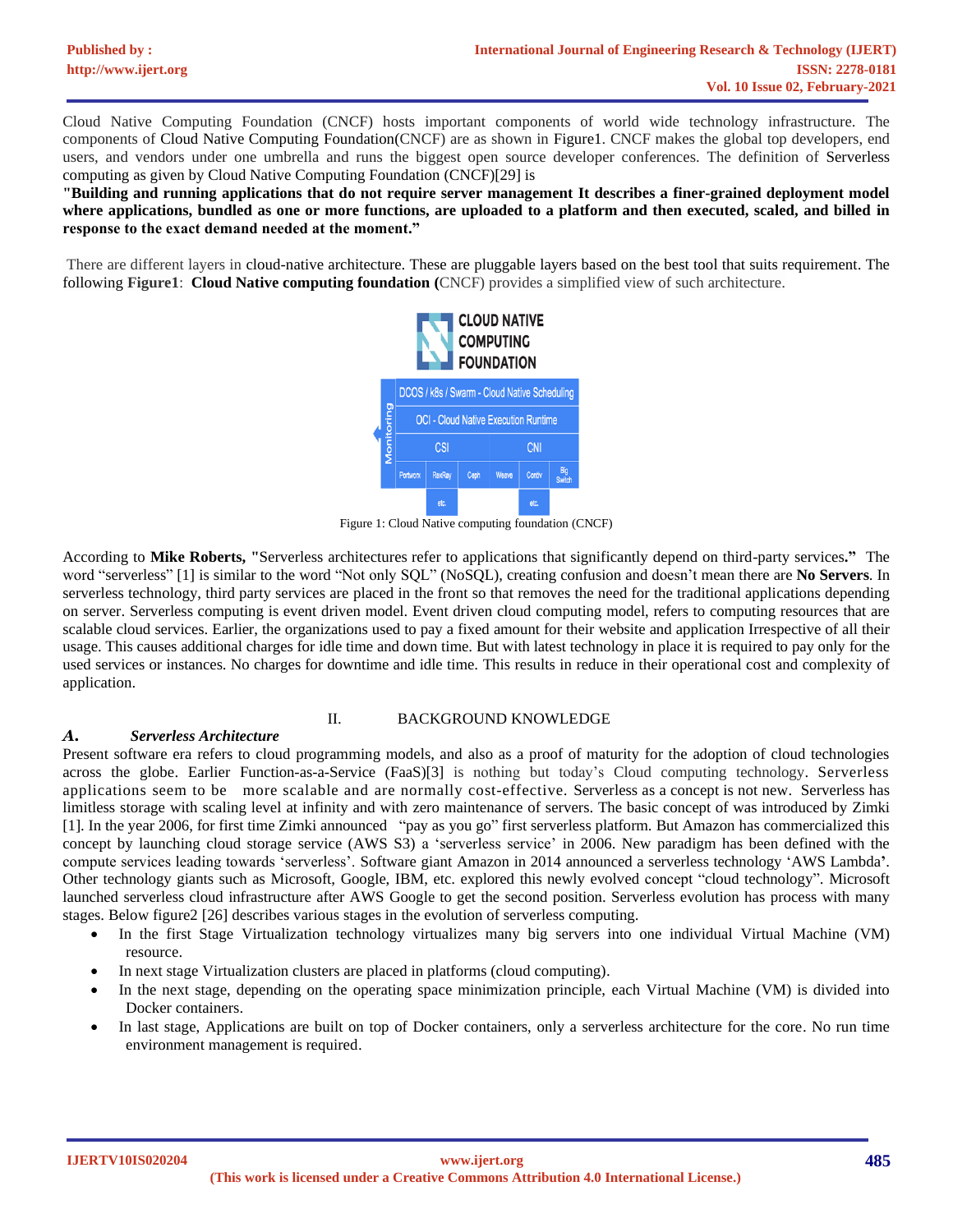

Serverless architecture is an event-driven model. The developer and the service consumer provides infrastructure such as physical and virtual devices, operating systems, virtual machines and containers. Apps run in stateless containers. Apps are handled based on occurrence of an event. Serverless Functions encapsulate application logic or business logic. Application logic or business logic runs on containers. Cloud provider manages scaling of equipment needed, capacity planning and management, virtual machines, server capacity and operating systems.

Third-party services, known as Backend-as-a-Service (BaaS) or on the custom code are depended by Serverless architectures. Custom code runs in stateless containers, known as Function-as-a-Service (FaaS). Third party services are short-lived, invoked by event , and fully managed by the cloud provider. Developer writes concise and stateless functions that are triggered through an event.

An evolution of Serverless computing is rise of cloud computing service models. Cloud services raises from Infrastructureas-a-Service (IaaS) to Platform-as-a-Service (PaaS), down to Function-as-a-Service (FaaS). Infrastructure as a service (IaaS) grills out underlying equipment to provide virtual machines. PaaS abstracts operating system and middleware to provide the development platform. Function-as-a-Service (FaaS) deploys and runs function irrespective of deployment platform. Leading cloud providers started using serverless services since last two or three years. Amazon called its service as AWS Lambda (started in 2014), Microsoft called serverless services as Azure Functions (Started in 2015) and Google called its serverless as Google functions (satrted in 2016 – alpha release).

*i. Components of serverless computing [\[2\]](#page-11-0)*

There are key core technological

1. Serverless API Gateway[\[7\]](#page-12-3):

The serverless API Gateway is layer of communication between the frontend and the FaaS (Function as a Service). API Gateway link ReST API and business logic functions. It is not needed to Deploy and manage load balancers in this model.

2. Functions or Function as a Service (FaaS):

In this specific business logic is executed. The level of abstraction is in terms of running the business logic.

3. Backend as a Service (BaaS):

Backend as a Service (BaaS) refers to cloud based distributed NoSQL database and eliminate database admin burdens.

# *i. Serverless Application Architecture:*

The following figure4 shows the Serverless application architecture [\[19\]](#page-12-4)



Figure 4: Serverless application architecture

Figure 4 above shows a user accessing a serverless application through a cell phone. HTTP Request by user is passed by a Domain Name server (DNS). Outcome of the request is given through content delivery network (CDN) which talks to an object storage medium. Content delivery network (CDN[\[3\]](#page-11-4)) is most preliminary form of a service that provides instantaneous distribution The runtime content is given to a web server by routing its requests through API gateway. The gateway redirects application requests to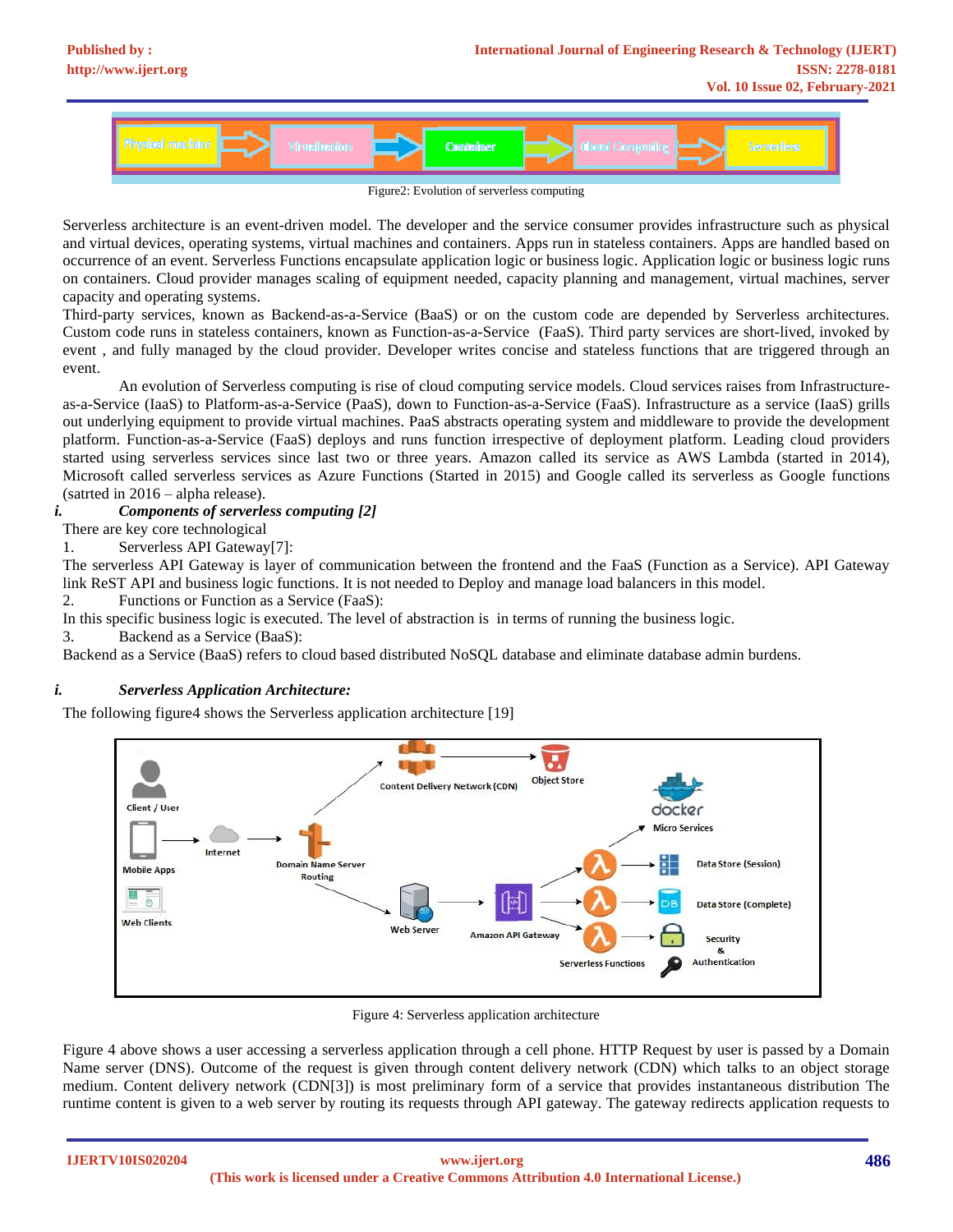many functions. One function is used for one service, another function reads and writes to a backend database while the third function saves state.

Function as a Service (FaaS)[\[1\]](#page-11-3) allows to upload and execute code without bothering about scaling, servers, or containers. Evolution of the container methodology can be attributed to Serverless. It has limitations that are less prominent than in (Platform as a Service) PaaS. The biggest advantage of Function as a Service (FaaS) is scaling. Scaling FaaS can be done at a lower granularity than Platform as a Service (PaaS) or Container as a Service (CaaS), and does not require any configuration

Microservices Architecture [\[16\]](#page-12-0) and cloud computing moves hand in hand and is the best fit from both the sides. Serverless cloud computing [] sounds similar as microservices An extension of micro-services is nothing but Serverless computing [\[15\]](#page-12-5). There are specific core components in serverless architecture. Micro-services bundles functionalities with similarity into single service. Bigger functionalities are divided into many smaller components. Executers create custom code and execute it as independent and isolated functions that run in stateless services.

The below diagram Figure3 shows comparison of serverless with traditional architecture[\[12\]](#page-12-6)



Figure 3: comparison of traditional and serverless architecture

# **iv. Traditional Approaches to Serverless**

The three approaches used are:

- 1. Virtual Machine Approach
- 2. Container Approach and
- 3. Serverless Approach.
- a. VM Approach:

IaaS is implemented using virtual machines (VMs). Abstracting the physical machine from guest operating systems is leveraged by Virtualization. So called hypervisor or Virtual machine monitor (VMM) can be utilized for spawning and expunging virtual machines (VMs). Virtual Machines, storage, network and other compute resources are provided to the customers as a service. Apart from underlying cloud hardware infrastructure that enables IaaS, customers manage operating systems, storage, network, and applications. VM based approach is standard for multi-tenant scenario, VMs are too heavy-weight for serverless function execution.

# **b. Container Approach:**

Containers can be run as isolated processes. Containers are distinguished from each other by using the system having security features. Some of the distinct containers are Linux Containers (LXC), Dockers, and Windows Containers. These containerize the applications into processes with a dedicated file system. a complete execution environment by containers, while staking the host binaries and libraries, wherever suitable. Most of the giant cloud providers in global market Amazon, Google, Microsoft, IBM and others use container based approach technology. Serverless is another way of decoupling from, underlying infrastructure. In microservice architecture, monolithic applications are broken up into small services that can be developed, deployed, and scaled individually. Serverless architectures splits in to more fine-grained and loosely coupled. For event queuing, messaging, databases, and serverless complement more traditional microservice and virtual machine (VM)- based approaches and regular third-party cloud services.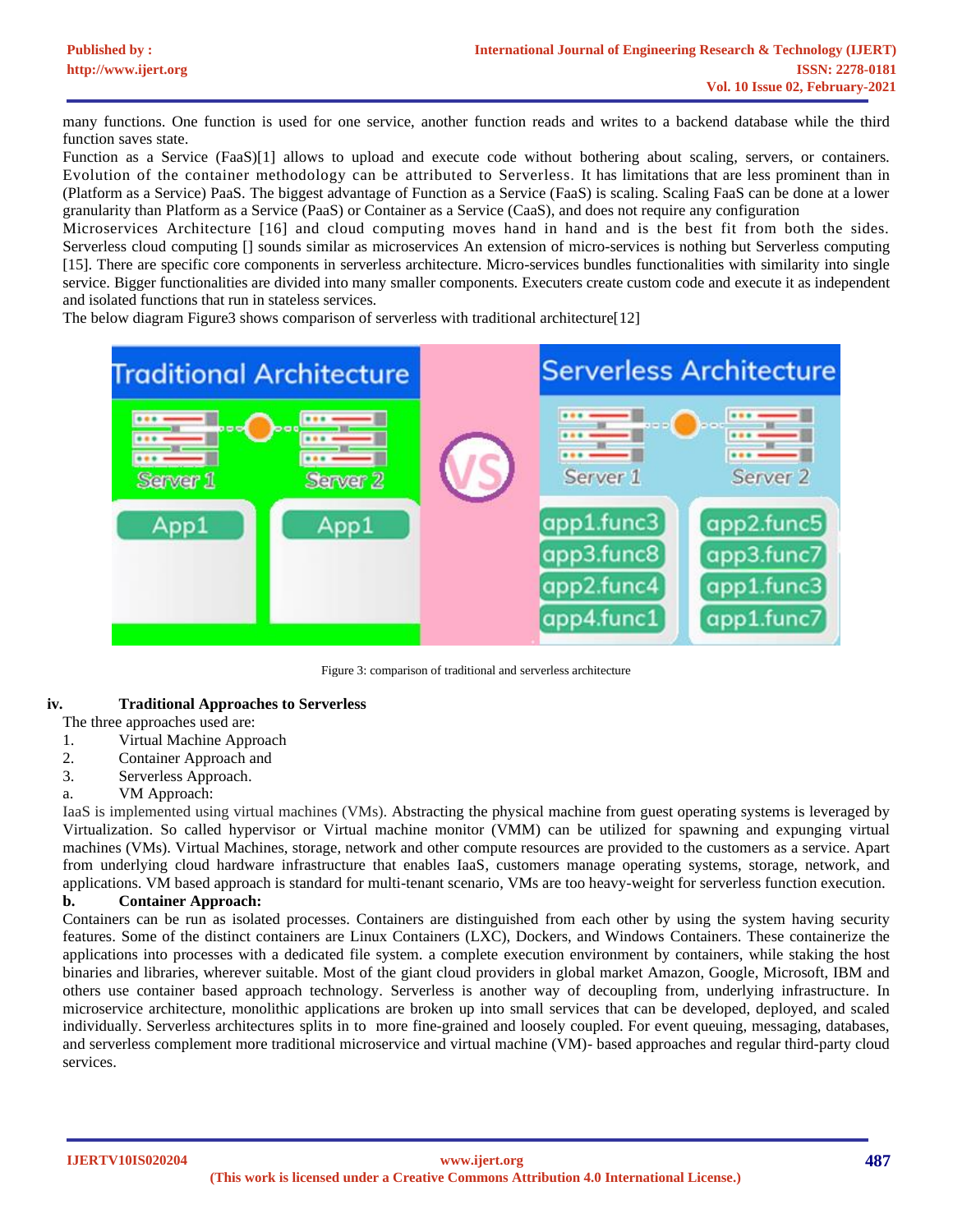# **c. Serverless Approach**

Enterprise focuses mostly on serverless programming. Function as a Service (FaaS). is also known as serverless computing. It means there is no server to manage. This takes advantage of the growth in cores and processors within the cloud and enterprise systems. Serverless computing services like Amazon's AWS Lambda or Apache OpenWhisk. Serverless computing is based on small functions that to run on demand for short periods of time. A serverless system may easily track the amount of time a function runs while limiting the resources it can use. Another reason is that they support event-driven workloads that often arise with the Internet of things (IoT). A serverless function can be invoked on getting message from IoT. It is easy to scale the response based on demand with the underlying system handling this management instead of building it into the application. Security in serverless environments the operating system and management environment provide mechanisms to allow the serverless functions to only access their provided resources. Serverless functions can be implemented through languages like JavaScript or Python. Issue with serverless solutions is vendor or platform lock-in, since the application is dependent on the underlying framework. But, in this IoT age, part of a solution may reside in the cloud on a public service like AWS Lambda.

#### **d. VM based vs. Containers vs. Serverless [\[28\]](#page-12-7)**

More flexible and scalable apps compared to Serverless computing and containers built earlier servers and virtual machines. Serverless and containers are quite different technologies. In both Serverless computing and containers infrastructure expenses are reduced significantly. There are key differences between serverless and containers. Fast releases and iterations will be given by Serverless architecture, and containers give more control over the environment. Hybrid architectures can also be used in this regard. Comparison of VM, Containers and Serverless is as given below.



Figure5 Comparison of VM, Containers and Serverless

- **Physical machines**: serverless architecture will be running on servers that are provided by the vendors, a specific app or function doesn't have a particular machine assigned. Each container exists on one machine, uses its operating capacity, and can be moved to another even if needed also.
- **Supported host environments**: Modern Linux server and also some versions of Windows Containers execute on any platform. In contrast, serverless can run only on particular host platforms based in the public cloud (like AWS Lambda or Azure Functions).
- **Supported languages**. as long as the host server supports the language, any application can be developed by using the container. Serverless frameworks support a limited number of languages. The details of supported serverless language vary from serverless platform to platform.
- **Self-servicing ability**. For Serverless functions a public cloud required. There are on-premises serverless frameworks, with containers, that allows set up own on-premises host environment, or use a public cloud service like ECS.
- **Scalability**: Serverless architecture, backend can be scaled based on demand. But for scalability with containers needs to decide on their number before
- **Cost-efficiency**: Even if app is not used needs to pay for space since containers are constantly running, where as in serverless computing , the code executes only upon calling, and is paid for the executed period only.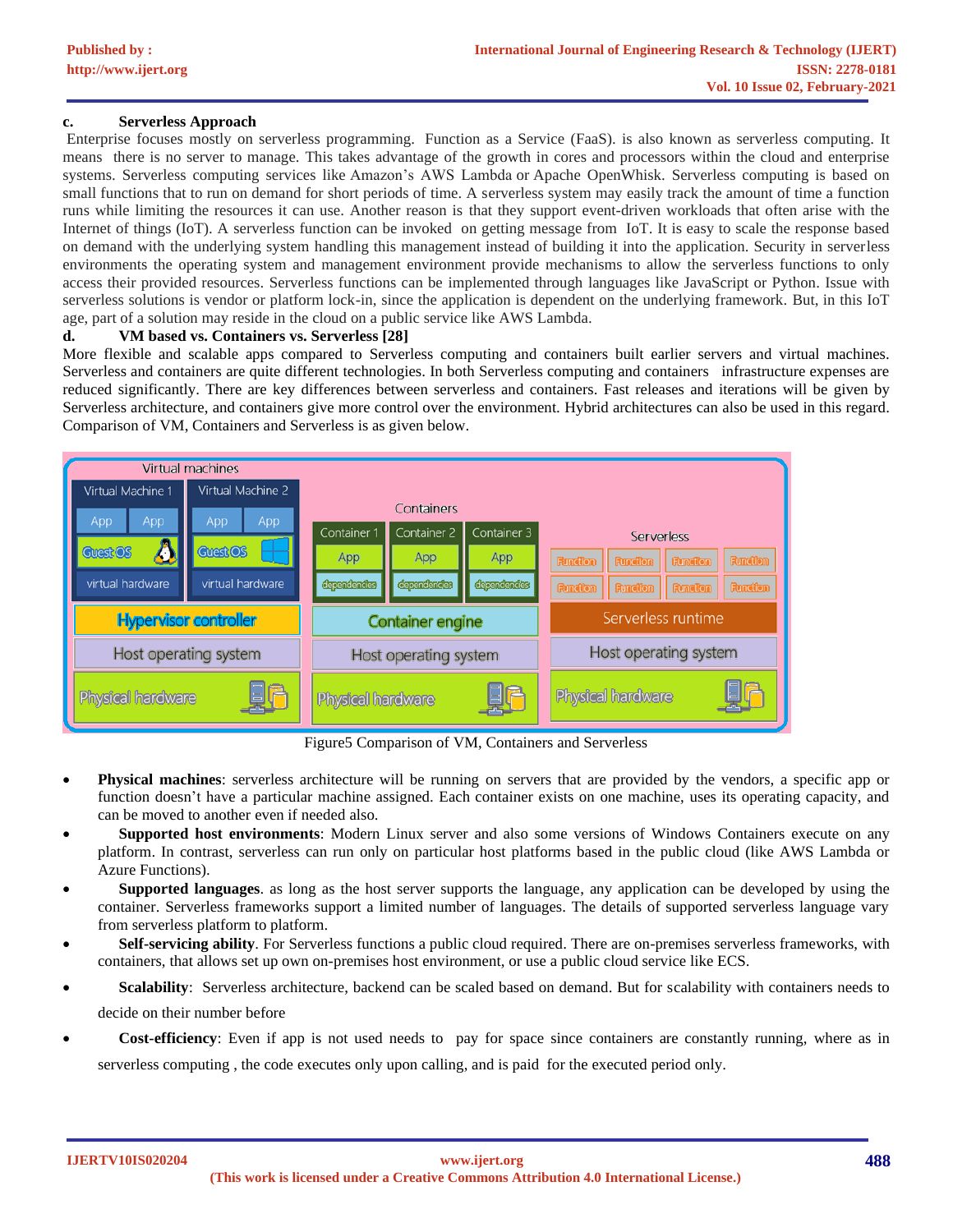- **Maintenance**: Serverless, there's no backend to manage. But maintaining and updating of container environment is needed while hosting in container.
- **Availability**. Containers can run for as long as needed where as Serverless functions are available for only a short period. down.
- **Deployment**: configure system settings, libraries, etc are required to set up containers, and takes longer. In a serverless architecture the moment the code is uploaded.
- **Statefulness**. Stateless supported by most serverless platforms. Some limited support for stateful services is supported by serverless providers. example [Durable Functions](https://docs.microsoft.com/en-us/azure/azure-functions/durable-functions-overview) on Azure Containers present their own [persistent storage challenges,](https://www.sumologic.com/blog/managing-container-data-using-docker-data-volumes/) but creating stateful containerized apps is certainly possible.
- **Testing**: It's hard to replicate a backend environment in the local environment, so testing is challenging in serverless apps, Containers, however, tested easily.

| <b>Container</b>                                                                                                                                                                                                     | <b>Advantages of Containers</b>                                                                                                                         | <b>Serverless (Function)</b>                                                                                                                                                                                                                                             | <b>Advantages of Serverless</b><br><b>Functions</b>                                                                       |
|----------------------------------------------------------------------------------------------------------------------------------------------------------------------------------------------------------------------|---------------------------------------------------------------------------------------------------------------------------------------------------------|--------------------------------------------------------------------------------------------------------------------------------------------------------------------------------------------------------------------------------------------------------------------------|---------------------------------------------------------------------------------------------------------------------------|
| Light weight stand alone executive is<br>Container . It is a package of small piece<br>of code. Container includes everything it<br>needed Code, runtime, system tools,<br>system libraries, and settings to run it. | A container can contain<br>single function or multiple-<br>functions.                                                                                   | Functions are basically small<br>blocs of code with single<br>responsibility.<br>They<br>are<br>coordinated and scheduled by<br>a FAAS plat form. Azure<br>functions AWS lambda, and<br>Google cloud functions are<br>examples<br>$\sigma$ f<br>serverless<br>technology | With serverless in place no need<br>to think about the infrastructure<br>and No-Ops model.                                |
| Container can run entire application<br>like a database, DBMS, and provide<br>multiple outputs                                                                                                                       | Containers are preferred for<br>larger, complex applications<br>will run in long for several<br>minutes or hours                                        | Functions have clear defined<br>purpose with defined API.<br>Functions take clearly defined<br>short inputs and produce<br>reasonable short outputs.                                                                                                                     | Functions are preferred for<br>simple applications                                                                        |
| <b>Container can live for ever</b>                                                                                                                                                                                   | Containers are preferred for<br>web apps that can span over<br>multiple servers.                                                                        | <b>Functions</b><br>essentially<br>are<br>ephemeral and live for a few<br>seconds or minutes and are<br>created on demand.                                                                                                                                               | Functions are preferred web<br>Apps which are invoked by the<br>user For Ex. Apply specific<br>filter on a file / Picture |
| <b>Container can scale horizontally</b><br>Multiple containers can be created<br>across servers                                                                                                                      | Serverless<br>functions<br>are<br>atomic<br>unit of compute:<br>Runtime, storage and data<br>transferred this allows for a<br>defined consumption model | Container can scale<br>$On-$<br>Demand supporting both Scale<br>-Up and Scale -out mode.                                                                                                                                                                                 |                                                                                                                           |
| <b>Containers are billed based on the block</b><br>of reserved resources and consumption<br>of storage and $N/\overline{W}$                                                                                          |                                                                                                                                                         | <b>Functions</b><br>billed<br>are<br>$_{\rm on}$<br>actually consumed resources.                                                                                                                                                                                         |                                                                                                                           |
| Highly portable without vendor-Lock in                                                                                                                                                                               |                                                                                                                                                         | Customized<br>with<br>microservices                                                                                                                                                                                                                                      | Will reduce cost of the<br>application                                                                                    |
| <b>Rely heavily on host operating system</b>                                                                                                                                                                         |                                                                                                                                                         | End users do not control the<br>host server and operating<br>system                                                                                                                                                                                                      |                                                                                                                           |

# **c. Differences between Serverless and Containers [\[11](#page-12-8)[,12\]](#page-12-6)**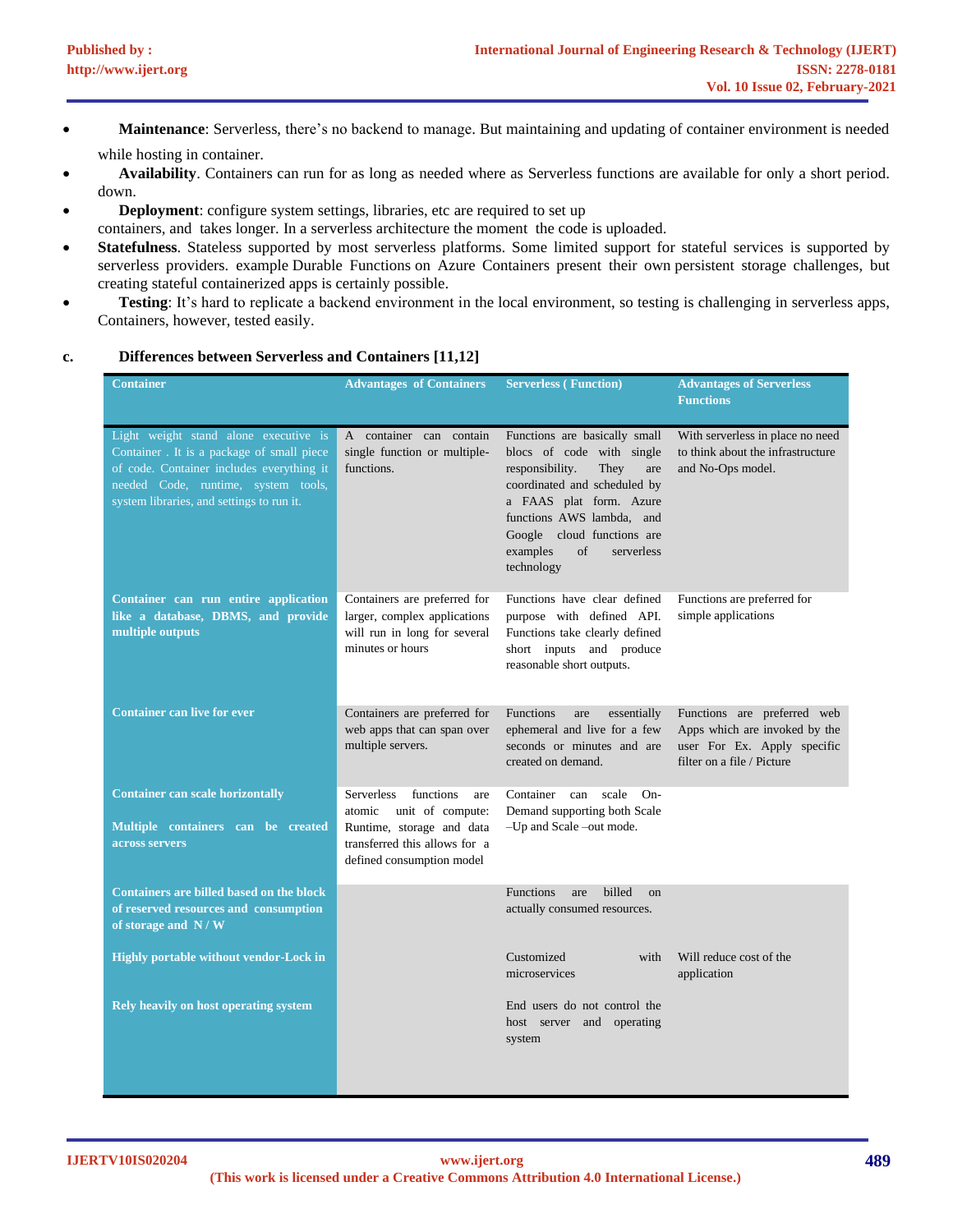| Work loads are deployed on-premises<br>on a generic cloud infrastructure | Workloads are deployed in<br>public infrastructure with a<br>limited tool set to manage and<br>secure |
|--------------------------------------------------------------------------|-------------------------------------------------------------------------------------------------------|
| May not constantly consume resources                                     | Workloads may consume large                                                                           |
| as it is designed to run longer period of                                | amount of data in short                                                                               |
| time                                                                     | amount of time                                                                                        |

Table 2: Comparison of containers and Serverless functions

#### **iv. Types of serverless systems**

First Serverless computing is as given by Zimki is function as a Service (FaaS). It has all types of cloud services. The eight general types of serverless systems, based on their primary purpose is as given below.

- 1. Computing
- 2. Queue buffer
- 3. Stream passing
- 4. Event Bus
- 5. Data Base
- 6. Blob storage
- 7. API endpoints
- 8. Authentication Management

#### **v. Key architectural considerations**

**Serverless computing** has lot of advantages when compared to traditional cloud-based or server-centric applications. Serverless architectures provide high scalability, high flexibility, and less release time and reduced cost. Serverless architecture is a new execution model. By adopting This architectures, customers produce next-generation products from concept to production, without waiting for, any infrastructure. Its benefits are reflecting efficiencies, lowering costs, and less marketing time.

#### **Separation of developers and operational aspects:**

The most important pro with serverless computing is clear separation between the developer and the operational aspects of deploying code into production.

**Cost**: key advantage of a serverless platform is the ability to scale to zero instances. Usage of serverless technology is metered. Services memory or CPU, pricing model, off-peak discounts are metered. Customers / Clients are charged for only he used time and resources.

**Stateless Functions**: Any kind of resource within a serverless function (like storing session state in a persistent database), unseen after the function refrain to exist.

**Ephemeral Functions**: Serverless functions are saved for a certain period of time. Serverless functions are deployed in a container. Containers are invoked upon a triggering an event and sustain active for a certain period after which it shuts-down automatically, and thereafter all resources within the container refrain to exist. Hence applications having high processing requirements may not suite for serverless

**Polyglot Programming**: Serverless functions / services can be developed by using lot of programming languages including JavaScript, Java, Python, Go, C#, and Swift. polyglot programming is supported by many platforms. For example, Node.js, Python and Java are supported by AWS Lambda, C#, JavaScript and (preview of F#, Python, Batch, PHP, and PowerShell) are supported by Azure Functions, only java script is supported by Google Functions. Selecting of platform is the choice of language for development.

**Security and accounting:** multi-tenant supported by Serverless platforms. Serverless functions isolate the execution of functions between users. Hence clients, know amount that they need to pay.

**Monitoring and debugging:** Serverless services own their own logging and monitoring built-in mechanisms. By using print statements that are recorded in the logs all platforms support basic debugging.

**Programming model**: A serverless platform execute a single function by taking JSON object (dictionary) as input and returns a JSON object (dictionary as output.

**Compos-ability:** Serverless technologies, allow one invocation of one serverless function from another serverless function.

**Deployment:** Serverless Platforms make deployment very simple. by giving a file with the function source code. Multiple files or Docker image with binary code are included in the package.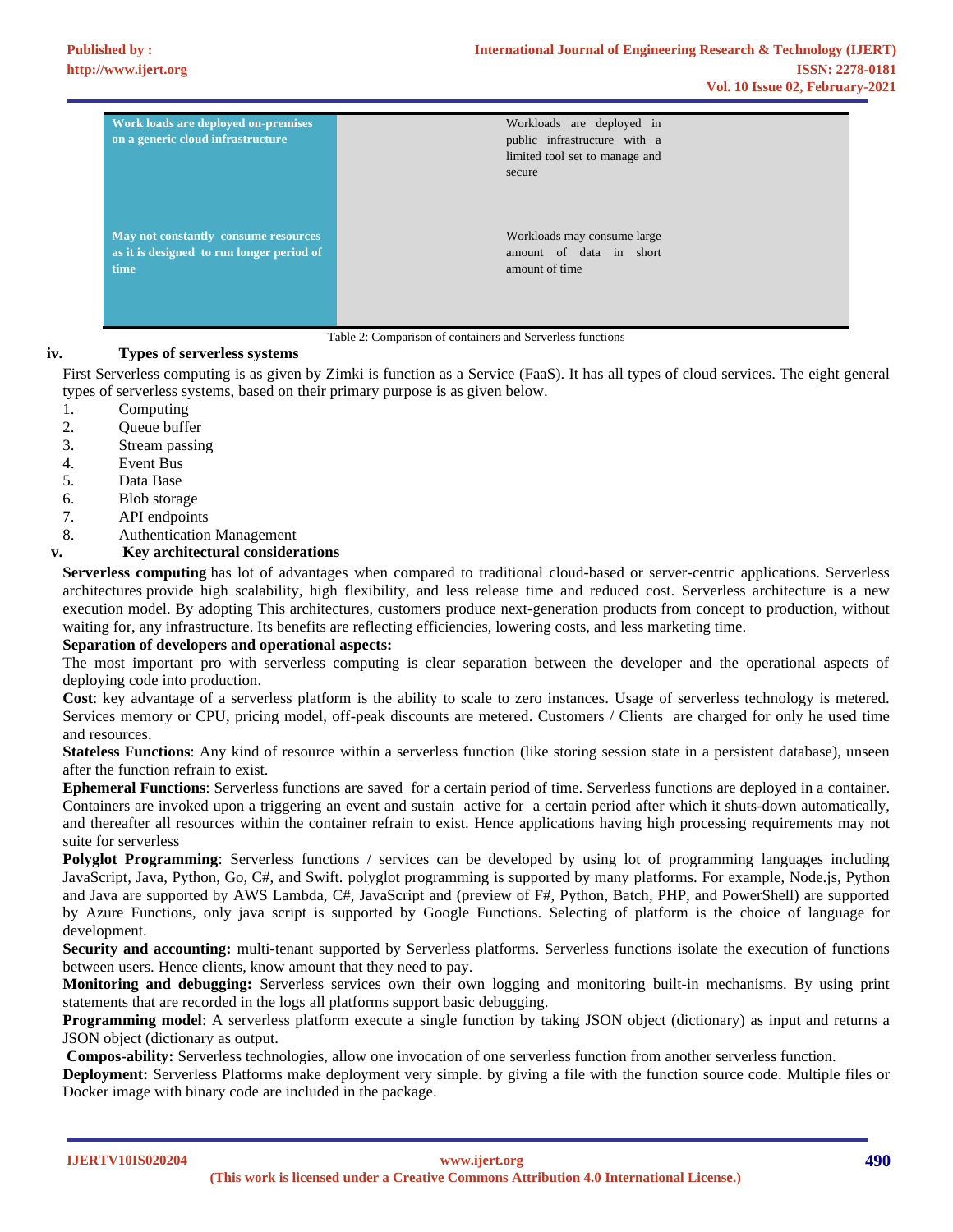**Cold start**: Cold start will happen whenever a function is inactive and is invoked for the first time. Time taken by the container running the function for loading the runtime along with the libraries and also dependencies is called cold start. Cold starts increases the execution time significantly. If cold start is not handled properly serverless functions affects application performance

# **vi. Recommended guiding principles or best practices**

## **a. Code on demand: [\[21\]](#page-12-9)**

A serverless compute services such as Amazon Lambda, Microsoft Azure Functions, Auth0 Web Task, or Google Cloud Functions must be used to execute code. Do not execute or manage any own servers, own VMs, or own containers. Custom code should be entirely run out of Function as a Service to gain the most benefit.

## **b. Single-purpose stateless functions [\[21\]](#page-12-9):**

Serverless functions are stateless and persist for a bounded duration only. Using single responsibility principle (SRP) of SOLID [\[6\]](#page-12-10) principle of design, only write functions that have one and only one responsibility. This helps in limiting the execution time of a function which has a direct impact on cost. In addition, single responsibility codes are agile, easier to test, deploy, debug and release. These could be microservice with appropriate level of granularity based on requirements and context Finally, even though statelessness may be perceived as a limitation, it provides infinite scalability to a platform to handle an increasing number of requests, which otherwise would not have been possible

#### **c. Create thicker and powerful front ends [\[21\]](#page-12-9):**

To reduce cost use rich client front-end by minimizing function calls and execution times. Completely decoupling back-end logic from the front-end allows more services to be accessed from front-end. This results in better application performance and richer user experience. Moving more code to the front end helps in limiting the number of serverless functions.

#### **d. Design push-based, event-driven patterns [\[21\]](#page-12-9):**

Designing event-driven architecture patterns to carry out complex computations and tasks is always good. In this a chain of events propagate without any user input imparts scalability. Use a serverless to avoid polling or manual intervention.

## **e. Security mechanism across the technology stack:**

At the API Gateway layer and also at the Function as a Service (FaaS) layer suitable security mechanisms must be implemented. Features like access controls, authentication, identify and access management(IAM), encryption and establishing trust relationship etc are included in security mechanism.

## **f. Identify performance bottlenecks:**

Live measurement of performance bottlenecks in terms of identifying which functions are slowing down a particular service is critical to ensure optimal customer experience.

# **g. Leverage third party services:**

Live enterprise tools for various services may not be compatible with serverless. As Serverless is an emerging concept, choosing the right third party tools is key for enterprises to make certain the benefits of serverless are utilized to the fullest.

#### **v. Serverless metrics**

Metrics provided by FaaS will assist to observe performance of a serverless function. Table2 given Below gives metrics of serverless [].

| <b>Metric</b>                      | <b>Meaning of Metric</b>                                                                                                                                                   |  |
|------------------------------------|----------------------------------------------------------------------------------------------------------------------------------------------------------------------------|--|
| <b>Executions</b>                  | Number of times a function was executed in the end specific period,                                                                                                        |  |
|                                    | due to its status ok, timeout or error.                                                                                                                                    |  |
| <b>Errors</b>                      | Number of times a function being failed in execution end specific<br>period due to internal errors like timeouts, out-of-memory, insufficient                              |  |
|                                    | privileges or unhandled exceptions.                                                                                                                                        |  |
| <b>Throttles</b>                   | Number of times a function was terminated from executing during end<br>specific period because the rate of calling was being exceeded allowed<br>limit of concurrent runs. |  |
| <b>Duration or Execution times</b> | The time period of a function in execution in milliseconds or<br>nanoseconds.                                                                                              |  |
| Memory usage                       | Highest memory used by the function during running of functions.                                                                                                           |  |

Table 2: Some Metrics for serverless Technologies

# **vi. Best Servers in Serverless Technologies [\[12\]](#page-11-3)**

# **a. AWS Lambda [\[24\]](#page-12-11)**

As serverless cloud platform is the most preferred and functionally sound organizations execute their applications having no server. Companies are cost effectiveness by paying for used code of execution. Lambda works with any type of backend service or application for obtaining zero administration. Lambed authorize running the code virtually. The Lambda can also be scaled resources as per the specific requirements of the Organizations.

**IJERTV10IS020204**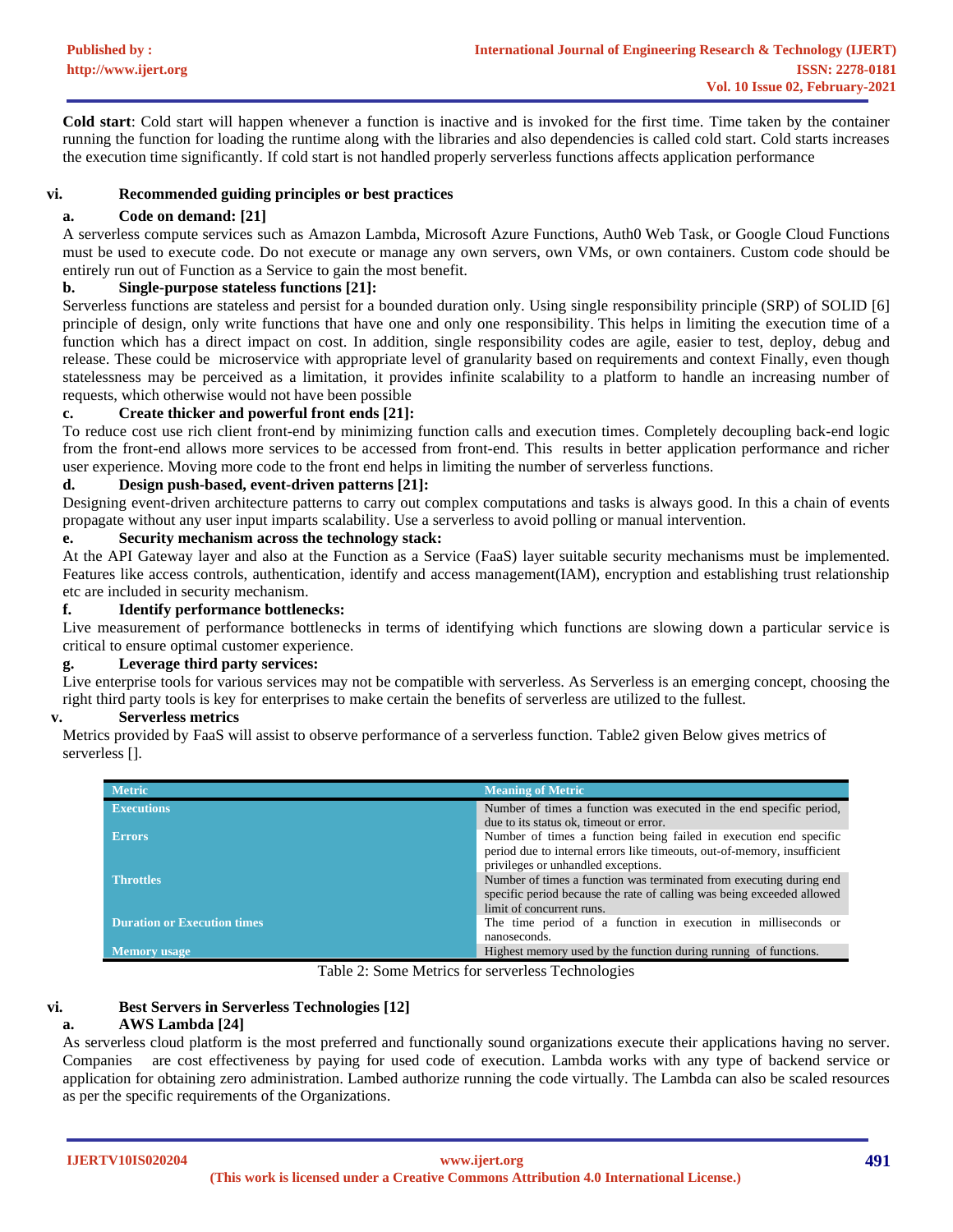Lambda can scale and execute code at greater availability. building advanced data processing (real-time file processing, real-time stream processing, data validation, filter, and sorting) and backends (IoT Backends, Mobile Backends, web applications) AWS Lambda is very useful. Upon adopting AWS Lambda implementers can stress on application logic rather than number of instances and kind of services. Entire architectural information can be placed on the cloud and easily respond to external events.

## **b. Azure Functions [\[24\]](#page-12-11)**

Azure functions are same as AWS Lambda. Azure functions assist implementers to execute an event based on for upgrading development. Serverless timer based processing, Software as a Service (SaaS) event processing, serverless web application architecture, Azure service event processing, processing of real-time stream, and serverless mobile backends will be supported by Azure Functions, in an Organization

The Azure Functions service is useful to implementers in controlling tasks that respond to an event. It is more useful to the Internet of Things, so that the traditional serverless systems can easily connect to the cloud without any change in any hardware. It allows implementer increase scalability as per updated needs of organizations. Companies require to pay for only the period of functions executed Azure Service Fabric service scales various micro services executed in the cloud environment. Microsoft uses Azure Service Fabric service for internal applications. Microsoft Azure holds second position in the cloud market share.

#### **c. Google Functions [\[24\]](#page-12-11)**

In Google, Google Cloud, Google Functions is equivalent of serverless execution environment. Google Cloud functions are help in building and connecting cloud services. Google Cloud functions are useful in building simple, single-purpose functions and are executed in complete managed environment upon occurrence of an event. Google Cloud function has a number of services and offer various flexibility. Google cloud Functions support polyglot programming. Google functions can be developed using languages like JavaScript, Python 3, Go, or Java runtimes. This makes portability and local testing very easy. Cloud Functions eliminate thrust of management of servers, software configuration, updating frameworks, and operating systems patches. Google function can scale from a few invocations per day to many millions of invocations per day.

#### **d. IBM Bluemix OpenWhisk [\[24\]](#page-12-11)**

Serverless cloud computing platform for IBM Bluemix OpenWhisk is released in December 2016 for general use. Open whisk is derived from the Apache OpenWhisk open source project. In OpenWhisk documentation Microservices, web, mobile and API backends, IoT and data processing were Common use cases. cognitive technologies like Alchemy and Watson and messaging systems like Kafka and IBM Messaging Hub Open whisk can also be used in conjunction with Open whisk. Docker container integration as a differentiating point from AWS Lambda and Google Cloud Functions emphasizes by IBM.

# **vii. Comparison of Leading cloud providers launching serverless**

The comparison between the three is as given in the following table1[\[23\]](#page-12-12).

| <b>Type of Service</b>        | <b>AWS</b>                                                                                                                                                                           | <b>Azure</b>                                                                                                                                     | Google                                                                                                                             |
|-------------------------------|--------------------------------------------------------------------------------------------------------------------------------------------------------------------------------------|--------------------------------------------------------------------------------------------------------------------------------------------------|------------------------------------------------------------------------------------------------------------------------------------|
|                               | www.amazon.com                                                                                                                                                                       | www.microsoft.com                                                                                                                                | www.google.com                                                                                                                     |
| <b>Compute</b>                | Enable to run functions without providing<br>any server. It provides scalability and<br>availability. Lambda Edge let on run code<br>at edge locations on the Cloud Front<br>events. | These are event-driven FaaS solution<br>Functions on Azure IoT Edge: Runs<br>code at the edge IoT device even in<br>odd connectivity conditions. | Cloud Functions: Event-driven serverless<br>compute platform. Still in Beta                                                        |
| <b>Storage</b>                | Object storage to store and retrieve data is<br>Amazon Simple Storage Service (Amazon<br>S3) at any scale from anywhere.                                                             | Azure Storage is massively scalable<br>highly available, and durable. cloud<br>objects storage.                                                  | Cloud Storage: object storage                                                                                                      |
| <b>Workflow orchestration</b> | serverless AWS<br>Functions visual<br>In<br>workflow<br>enables coordinate between<br>lambdas.                                                                                       | In serverless Logic Apps enable<br>integration of data with apps.                                                                                | workflow uses open source tool, Fantasm                                                                                            |
| <b>API</b> management         | Example of fully managed service is<br>Amazon API Gateway. It enables to<br>create, publish, test, maintain, monitor and<br>secure APIs at any scale.                                | Azure Functions Proxies enable for<br>building MSAs by splitting monolith<br>API into various functions providing<br>mono API to clients.        | Cloud Endpoints create, deploy, secure<br>and manage APIs on any Google Cloud<br>backend.<br>A cross-cloud API platform<br>Apigee: |
|                               |                                                                                                                                                                                      |                                                                                                                                                  | enables control and visibility into the                                                                                            |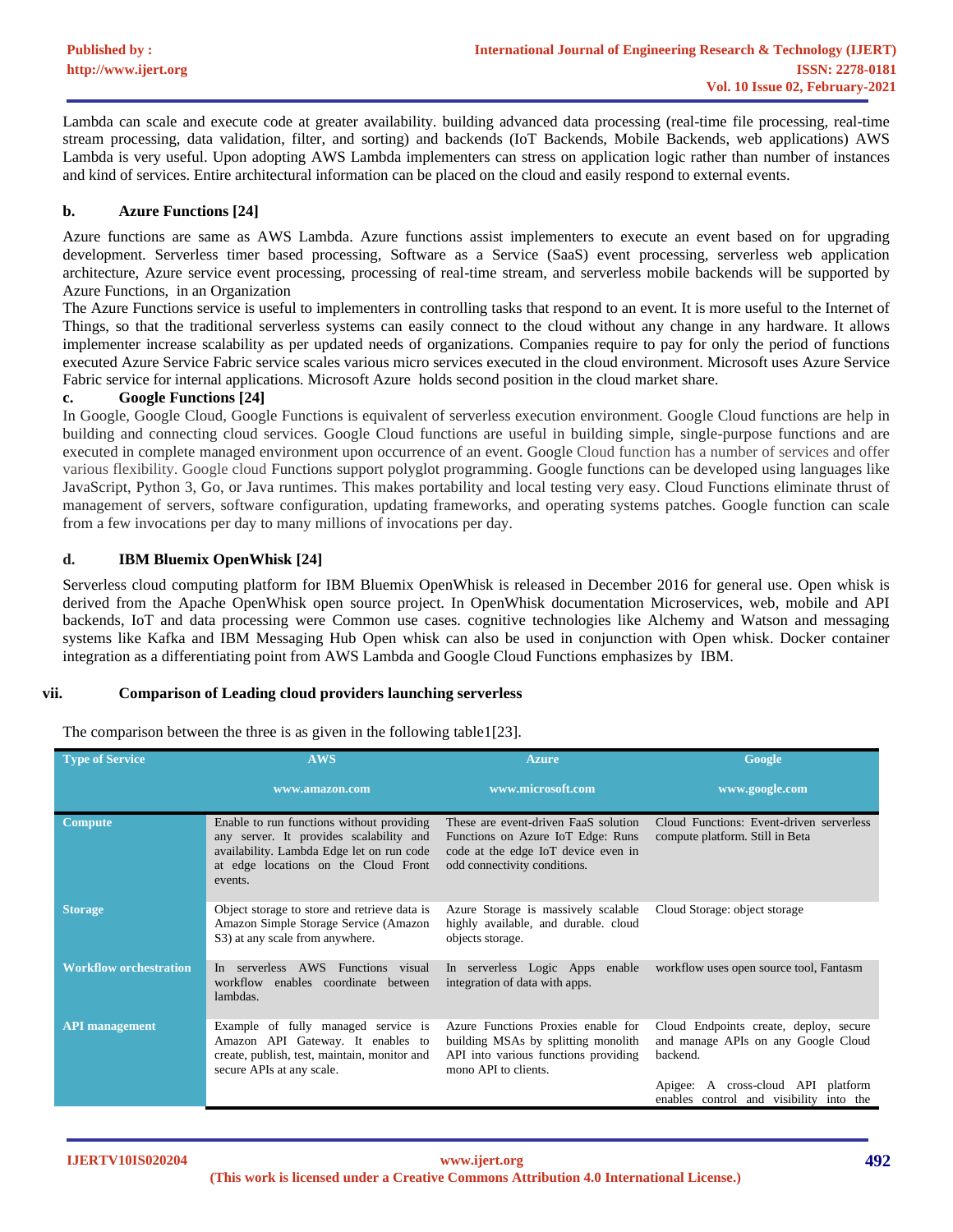|                                                     |                                                                                                                                                                                                                                                                                                                                                                                                                                                                                           |                                                                                                                                                                                                                                                                                                                                                                                                              | APIs.                                                                                                                                                                                                                                                                                                                                                                                                                                                                                                                                |
|-----------------------------------------------------|-------------------------------------------------------------------------------------------------------------------------------------------------------------------------------------------------------------------------------------------------------------------------------------------------------------------------------------------------------------------------------------------------------------------------------------------------------------------------------------------|--------------------------------------------------------------------------------------------------------------------------------------------------------------------------------------------------------------------------------------------------------------------------------------------------------------------------------------------------------------------------------------------------------------|--------------------------------------------------------------------------------------------------------------------------------------------------------------------------------------------------------------------------------------------------------------------------------------------------------------------------------------------------------------------------------------------------------------------------------------------------------------------------------------------------------------------------------------|
| <b>Analytics</b>                                    | Amazon Kinesis is a AWS streaming data<br>platform tool analyzes real-time data.<br>Amazon Athena is analytic tool enables<br>SQL querying for data in S3.                                                                                                                                                                                                                                                                                                                                | Azure Stream Analytics tool is a Real-<br>time streaming data tool and SQL like<br>language<br>Querying Event Hubs tool processes,<br>route, and store IOT devices data                                                                                                                                                                                                                                      | Google Cloud Dataflow service is a<br>managed<br>service.<br><b>Transforms</b><br>and<br>processes real-time data stream or in<br>batch.                                                                                                                                                                                                                                                                                                                                                                                             |
| intelligence                                        | Amazon Machine Learning<br>is AWS<br>service to perform predictions in real-time.<br>SageMaker is a tool to manage, to build, to<br>train, and todeploy ML models.<br>Amazon Recognition Image is an image<br>and video analysis tool. Amazon Polly is a<br>Text-to-Speech (TTS) service. Amazon<br>Lex is a service to build conversational<br>interfaces (bot).                                                                                                                         | Azure Back on topic Service is a<br>intelligent service with support to<br>channels (Twitter, Slack, Skype,<br>Microsoft Teams, Office 365 etc.)<br>A tool to enable vision, hear, speak,<br>understand, and interpret user needs<br>using<br>natural<br>of<br>methods<br>communication is Azure Cognitive<br>Services tool                                                                                  | Google Cloud ML Engine is a Serverless<br>machine learning services built on Tensor<br>Processing units. Other services with<br>google are API.AI, Cloud Vision API,<br>Cloud Speech API, Cloud Translation<br>API. Google cloud is pretty rich in AI<br>services.                                                                                                                                                                                                                                                                   |
| <b>Developer tooling</b>                            | Frameworks: AWS Serverless Application<br>(SAM)<br>$C V C D$ :<br>CodeStar,<br>Model<br>CodePipeline, AWS CodeBuild, and<br>CodeDeploy Monitoring, Logging, and<br>diagnostics: X-ray to debug and trace,<br>CloudWatch is a monitoring service<br>Lambda<br>$\log s$<br>Integrated<br>stores<br>Development Experience (IDE): Cloud9<br>IDE, Plug-in for Eclipse IDE and Visual<br>development<br>Studio<br>Software<br>Development Kit: AWS SDK for Java,<br>.NET, Python, Node.js, Go. | Serverless Framework is an open<br>source application framework with a<br>plug-in for Azure Function<br>CI/CD: Visual Studio Team Services<br>Monitoring, Logging, and diagnostics:<br>Application Insights: Service to<br>monitor, log, and diagnose problems<br>IDE: Visual Studio developer tools for<br>Functions and Logic Apps. SDK:<br>Azure SDKs and tools for all major<br>platforms and languages. | Serverless Framework is an open source<br>application framework with a plug in for<br>Google Cloud Function CI/CD: Cloud<br>Deployment<br>Manager<br>Monitoring,<br>Logging, and diagnostics: Stack driver<br>Monitoring: provides a log of metrics,<br>events, and metadata from Google Cloud<br>Platform, Amazon Web Services. IDE:<br>Cloud tools for all major Integrated<br>Development environments and software<br>development kits. libraries of client are<br>available in Java, NodeJs, Python, .NET,<br>Ruby, Go, and PHP |
| <b>Data Base</b>                                    | DynamoDB is a NoSQL database service<br>supporting both document and key-value<br>store models.<br>AWS database tool AppSync is a real-time<br>data tool update to clients                                                                                                                                                                                                                                                                                                                | Azure Cosmos DB is a schema<br>agnostic<br>multimodal<br>globally<br>distributed NoSQL database.                                                                                                                                                                                                                                                                                                             | Cloud Data stories an auto-scaling NoSQL<br>Database as a Service (DBaaS) on the<br>Google Cloud Platform.<br>Very big scalable NoSQL Big Data<br>database service is Cloud Bigtable.<br>Real-time Firebase Database for web and<br>mobile apps                                                                                                                                                                                                                                                                                      |
| $\&$<br>control<br><b>Access</b><br><b>Security</b> | Security tool Amazon Cognito enables<br>user authentication, Identity and Access<br>management (IAM) tool.                                                                                                                                                                                                                                                                                                                                                                                | Azure Active Directory is a cloud-<br>based identity and access management<br>$(IAM)$ tool.                                                                                                                                                                                                                                                                                                                  | Firebase Authentication tool<br>provides<br>backend services, SDKs, and UI functions<br>used for users authentication to mobile app                                                                                                                                                                                                                                                                                                                                                                                                  |
| <b>Cloud Messaging</b>                              | a publish /subscribe messaging service<br>from Amazon is Amazon SNS.<br>Amazon SQS: message queuing service.                                                                                                                                                                                                                                                                                                                                                                              | Event Grid is a managed event routing<br>service eliminates the need for<br>polling.<br>Bus is<br>a messaging<br>Service<br>mechanism that enables link between<br>private and public cloud setups second<br>distributed and cloud solutions                                                                                                                                                                 | Cloud publish /subscribe is a Ingest event<br>streams for real-time stream analytics.<br>Cloud messaging platform in Google is<br>Firebase Cloud Messaging:                                                                                                                                                                                                                                                                                                                                                                          |

Table 1: Comparison of these various technologies (AWS, AURE, and GOOGLE)

## **Viii Pros & Cons of serverless technologies**

- **a. Upsides**
- **1. Cost Effective:**
- Serverless computing is quite cost-effective compared to others.
- *2.* **Lightweight mechanism of functioning***.*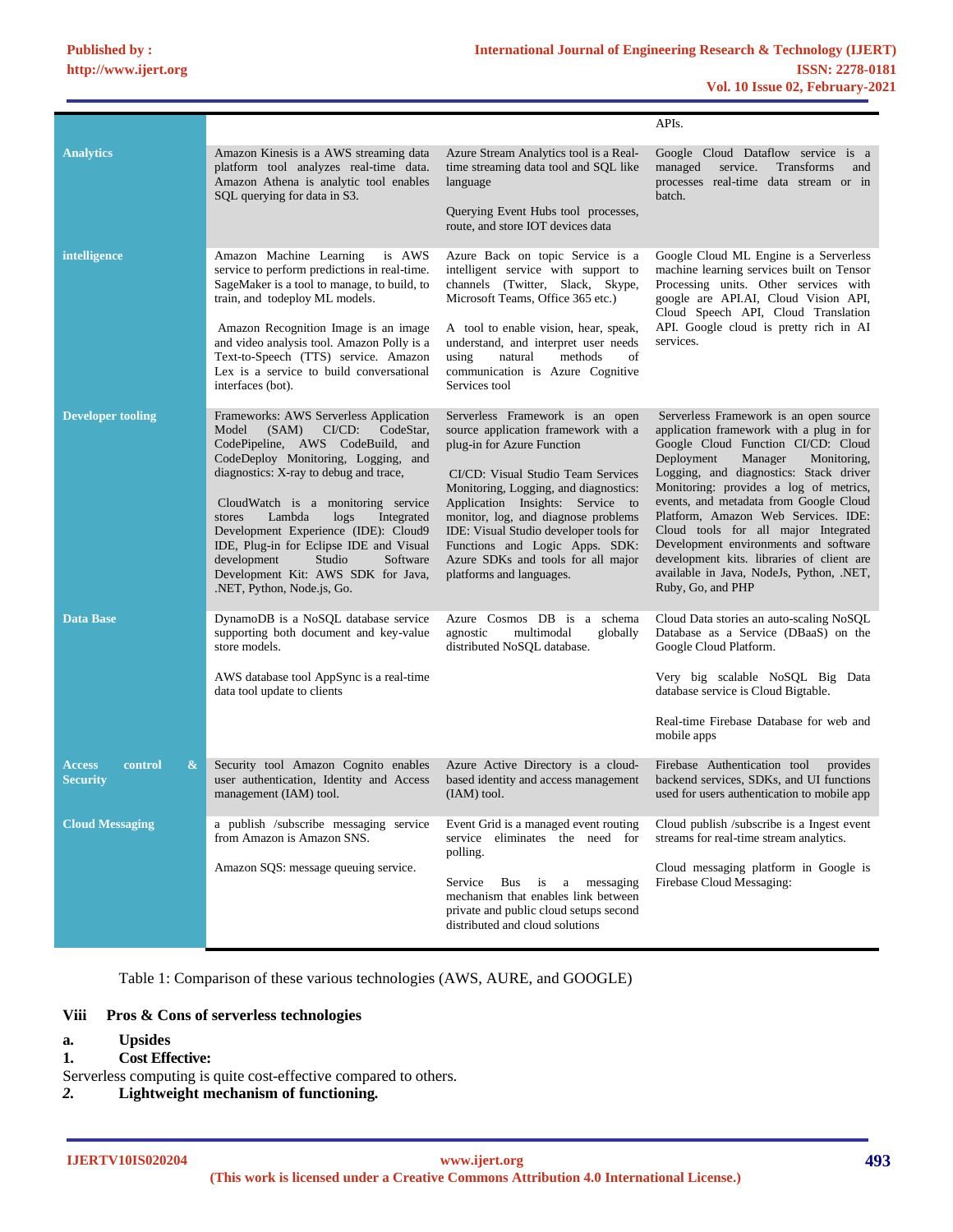Serverless computing allows the creation and running of the app and services without the necessity to manage infrastructure. This perfect for arranging business logic

# 3. **Infrastructure.**

Outside provider maintains infrastructure and functionality needed is provided in the form of services, and these are responsible for the processes of authentication, message transfer and so on.

# 4. **Fully managed service:**

Cloud service providers always look for a Serverless computing seamlessly provide better management of server resources, by allowing developers to perform the dynamic and changing work without worrying about on which server they need to perform the task. all the resources on behalf of the developers is managed by serverless computing. serverless computing is a completely managed service provided by the cloud service providers. Implementer need not focus on t he underlying infrastructure, operating system, middleware, language runtime and its management and dependencies.

# 5. **Event-driven approach:**

Serverless Functions are invoked depending up on type of events. Function can be initiated and launched by different cloud services and existing applications that support a trigger mechanism.

# 6. **Infinite scalability and built-in high availability:**

Horizontally scales in a total automatic and elastic fashion of functions. Functions are managed by the cloud service provider depends upon the user traffic density.

#### 7. **Less-Ops:**

For the service consumers or customers serverless doesn't completely mean NoOps. But it means 'Less-Ops' as operational tasks. 8. **Execution time:**

In a serverless technologies clients are paid only for the period of usage and the number of functions executed. No charge is imposed, if function is not executed thus eliminating any idle time. In earlier approach users were charged purely on an hourly basis whether they use or not, for running virtual machines.

#### **a. Downsides**

For scaling the cloud components, serverless computing is a technological concept as per needs. Serverless platforms are even today are in their earliest state. There are many serious limitations restricting applicability of serverless technologies for scaling resources of cloud according to user needs. Technology of Serverless gives high flexibility to enterprises in responding to the changing needs of the application. For good performance of application, virtual servers are used rather than selecting a serverless approach. Serverless technologies is evolving technology, so debugging and monitoring serverless computing becomes quite complicated, because no usage of a single server resource.

#### 1. **No strong service-level agreements**

Serverless functions yet to offer strong operational service level agreements. Many of the larger organizations though have agreements in place, but are not sufficient. Proper service level agreements are required to be in place.

# **2. Latency**

Serverless instantly come to an end on time to scale active instances up or down. Application implementers have limited control over this process. Continuous raised latency is achieved in case of scarcely services used.

# **3. Compliance**

Serverless Services are non compliant with security standards. Application providers deploy sensitive applications to the cloud, process and transmit precise types of records. **Relatively short life-span:**

For server less there is less life span as compared to earlier techniques

# **4. Execution Environment:**

There is no local for running serverless services.

# **5. Security concerns**

In serverless approach, new level of security issues exposed, data is in transit between various functions. this will result in **greater** opportunities for attacker**s** to get to system. Hence each function is handled with its own security protocols.

# **6. Loss of server optimizations [\[5\]](#page-11-2)**

Client performance can be optimized by using a full Back end as a service (BaaS) architecture. The 'Backend For Frontend' pattern abstracts underlying aspects of system within the server, partly so that the client can perform operations quickly. In full Back end as service (BaaS) architectures all custom logic is in the client and the only backend services are vendor supplied. both of these can be mitigated by embracing FaaS, or lightweight server-side pattern, to move certain logic to the server.

#### **7. No in-server state for Serverless Function as a service (FaaS)**

Function as a service (FaaS) typically has no control over when the host containers for functions start and stop. Cloud service providers always look for a Serverless computing seamlessly provide better management of server resources, by allowing developers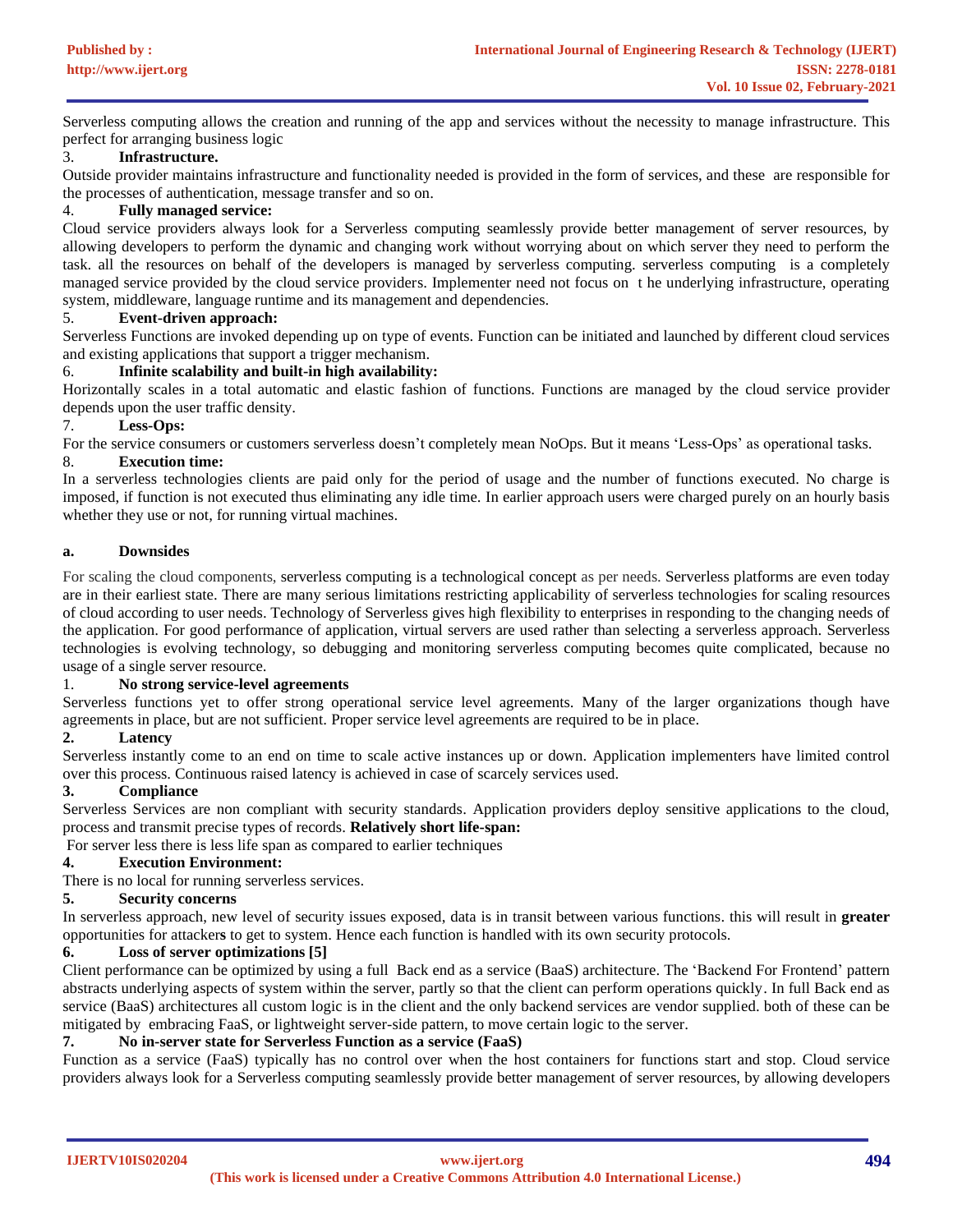to perform the dynamic and changing work without worrying about the server task performed. Serverless computing manages all the resources on behalf of the developers.

Apart from the components that are designed to store data, most of the other serverless parts are stateless. The information in stateless functions doesn't persist beyond their immediate lifespan. This leads to complexity, the interaction of these components with another is considered.

# **8. Vendor lock-in[\[5\]](#page-11-2)**

Application code is made highly dependent on platform while working in a serverless environment. Architectures of Serverless technology lets client applications associate directly to resources of storage and queues. Thus client code gets more tightly coupled to other platform services. Serverless features from one vendor will be different from another vendor. Operational tools , code, and design or architecture may need to be updated unexpected limits, cost changes, loss of functionality, forced API upgrades, will become causes for vendor-lockin.

# **9. Multitenancy problems [\[5\]](#page-11-2)**

In Multitenancy numerous instances of software for contrasting tenants are executed on similar machine, and within the similar hosting application. This is plan of action to get scale benefits, robustness, and performance.

10. **An insufficient set of functions:** There are no built-in substantial chains of functions. This will lead to architecture complication and infrastructure.

11. **Tight coupling among all the functions***:* This results in the same problem as monolithic architecture.

# **ix Need for serverless Technology[\[27\]](#page-12-13)**

In deploying serverless computing, there are four essential points to concentrate.

1. **Support for State:** You. There are some serverless platforms that are best suited for stateless workloads. For application requiring saving session state, then managing state is taken care to fullest extent in serverless technologies.

2. **Architecture:** Architect the application so that it can leverage the serverless architecture. In serverless technologies it is only required to change business logic from long-running server components to functions.

3. **Cloud Portability:** cloud portability is considered while deciding on platform and startup latency. If the application is sensitive to startup latency, need to adopt a platform that supports warm containers to avoid this penalty.

4. **Limitations imposed by providers:** One of the pitfalls of using serverless is the limits imposed by the serverless providers. Hence it is required to choose a platform that allows a high degree of flexibility from providers.

# III CONCLUSION AND FUTURE WORK

Digital Enterprises are very conscious about efforts, initial cost and time. Cloud computing Platforms helps them to host a project in shorter span of time ignoring about Security and Maintenance cost. Both commercially and academically enterprise serverless computing is at very early stage of conceptualization and R&D on serverless technologies. Serverless offer more reduction in cost, simplicity in use, and offer greater security. Serverless functions are adopted to run business and to get advantages of scalability, affordability and flexibility.

The code is run by using the resources required in serverless computation. In case of existing event or HTTP request, the server less implements the task, giving appropriate information to server less provider regarding frequency of execution of these events or functions. Amazon, Google, Microsoft, and IBM use serverless. To address issues authentication service, services of databases, storage services, notification services and messaging services. Companies develop their own Function as a Service (FaaS). These services were started by Amazon Web services and Microsoft Azure before than anybody.

Mid level companies, service based companies may begin to use serverless technologies and serverless architectures to architect and design web applicat ions, IOT, Block chain , AI/Machine learning based applications.

Serverless systems are still at R&D in the global software development. There are common standards used in serverless function like platform independence sending of parameters of an event, co object declaration, permission declaration, secret key management, and rest of configuration declaration. Future standardization around this need is to be addressed.

At present there is a great demand for technologies like serverless and global adoption computing using serverless technologies in the software market. Among the organizations innovation and aspiration will lead to closely conduct in the area of serverless technologies. This in turn, lead to fast adoption of serverless functions wherever possible. By adopting the serverless technologies, applications achieve advanced scalability, flexibility, and affordability.

# REFERENCES

- <span id="page-11-3"></span>1. https://medium.com/intuz/serverless-architecture-the-next-grand-revolution-in-cloud-computing-7fe4058bcbab
- <span id="page-11-0"></span>2. https://www2.deloitte.com/content/dam/Deloitte/tr/Documents/technology-media telecommunications/Serverless%20Computing.pdf
- <span id="page-11-4"></span>3. https://www.infoworld.com/article/3526480/whats-next-for-serverless-architecture.html 4. A. Mohamed, "A history of cloud computing," Computer Weekly.com, 2018. [Online]
- <span id="page-11-1"></span>4. A. Mohamed, "A history of cloud computing," Computer Weekly.com, 2018. [Online]. Available: https://www.computerweekly.com/feature/A-history-ofcloudcomputing.
- <span id="page-11-2"></span>5. M. Roberts, "Serverless Architectures," MartinFowler.com, May 22, 2018. [Online]. Available: https://martinfowler.com/articles/serverless.html.